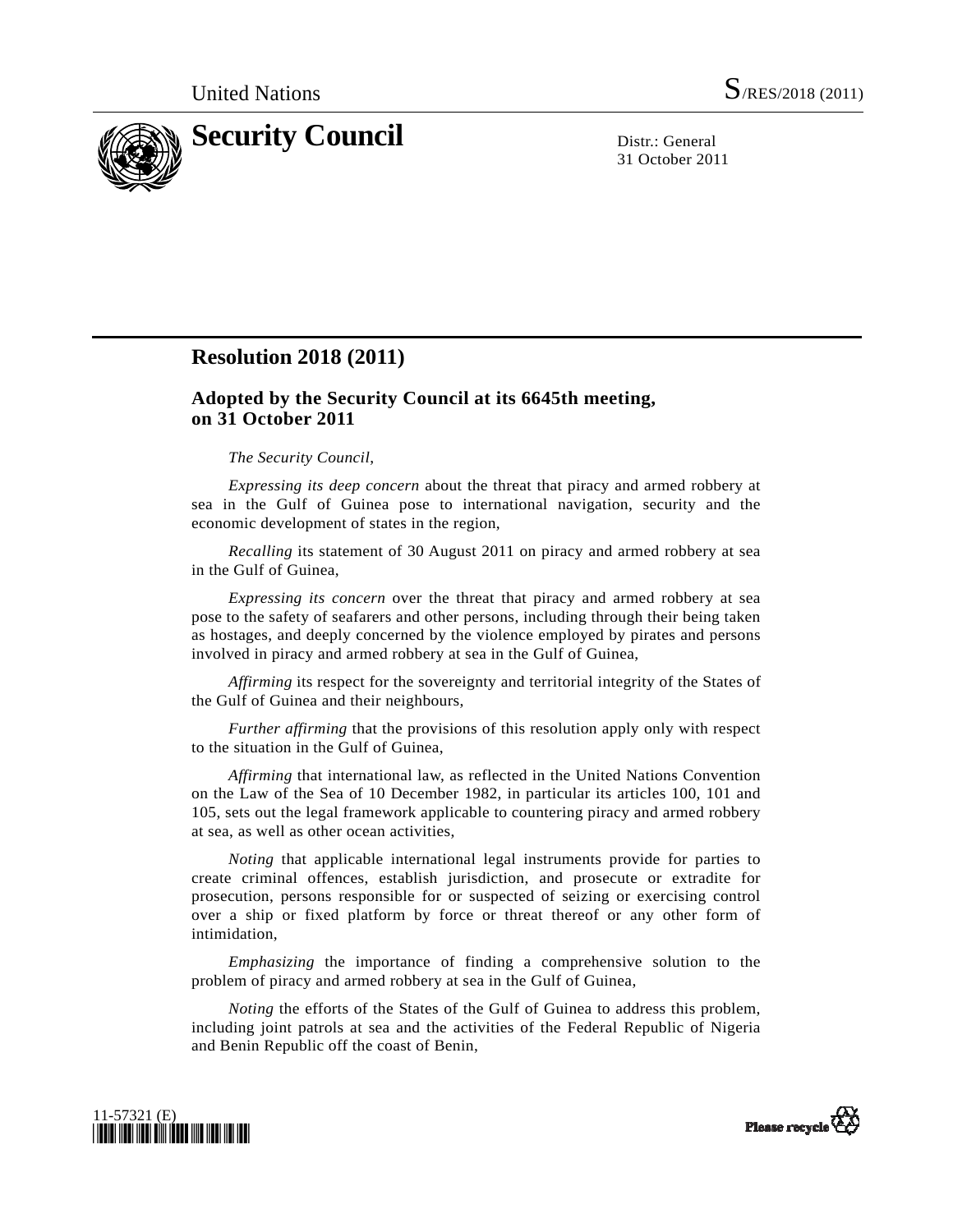*Also noting* the need for international assistance as part of a comprehensive strategy to support national and regional efforts to assist States in the region with their efforts to address piracy and armed robbery at sea in the Gulf of Guinea,

*Welcoming* the contributions made by some Member States and international organizations in support of the maritime sector, including security, capacity-building and the joint operations of the States of the Gulf of Guinea,

*Stressing* that the coordination of efforts at the regional level is necessary for the development of a comprehensive strategy to counter the threat of piracy and armed robbery at sea in the Gulf of Guinea,

*Noting* that States in the region have a leadership role to play in this regard, supported by organizations in the region,

 1. *Condemns* all acts of piracy and armed robbery at sea committed off the coast of the States of the Gulf of Guinea;

 2. *Welcomes* the intention to convene a summit of Gulf of Guinea Heads of State in order to consider a comprehensive response in the region and *encourages* the States of the Economic Community of West African States (ECOWAS), the Economic Community of Central African States (ECCAS) and the Gulf of Guinea Commission (GGC) to develop a comprehensive strategy, including through:

 (a) the development of domestic laws and regulations, where these are not in place, criminalizing piracy and armed robbery at sea;

 (b) the development of a regional framework to counter piracy and armed robbery at sea, including information-sharing and operational coordination mechanisms in the region;

 (c) the development and strengthening of domestic laws and regulations, as appropriate, to implement relevant international agreements addressing the safety and security of navigation, in accordance with international law;

 3. *Encourages* States of ECOWAS, ECCAS and the GGC, through concerted action, to counter piracy and armed robbery at sea in the Gulf of Guinea through the conduct of bilateral or regional maritime patrols consistent with relevant international law; and *requests* the States concerned to take appropriate steps to ensure that the activities they undertake pursuant to this resolution, do not have a practical effect of denying or impairing freedom of navigation on the high seas or the right of innocent passage in the territorial sea to vessels of third States;

 4. *Calls upon* States, in cooperation with the shipping industry, the insurance industry and the International Maritime Organization (IMO) to issue to ships entitled to fly their flag, appropriate advice and guidance within context of the Gulf of Guinea, on avoidance, evasion and defensive techniques and measures to take, if under the threat of attack, or attack when sailing in the waters of the Gulf of Guinea;

 5. *Further calls upon* States of ECOWAS, ECCAS and GGC, in conjunction with flag States and States of nationality of victims or of perpetrators of acts of piracy or armed robbery at sea, to cooperate in the prosecution of alleged perpetrators, including facilitators and financiers of acts of piracy and armed robbery at sea committed off the coast of the Gulf of Guinea, in accordance with applicable international law, including human rights law;